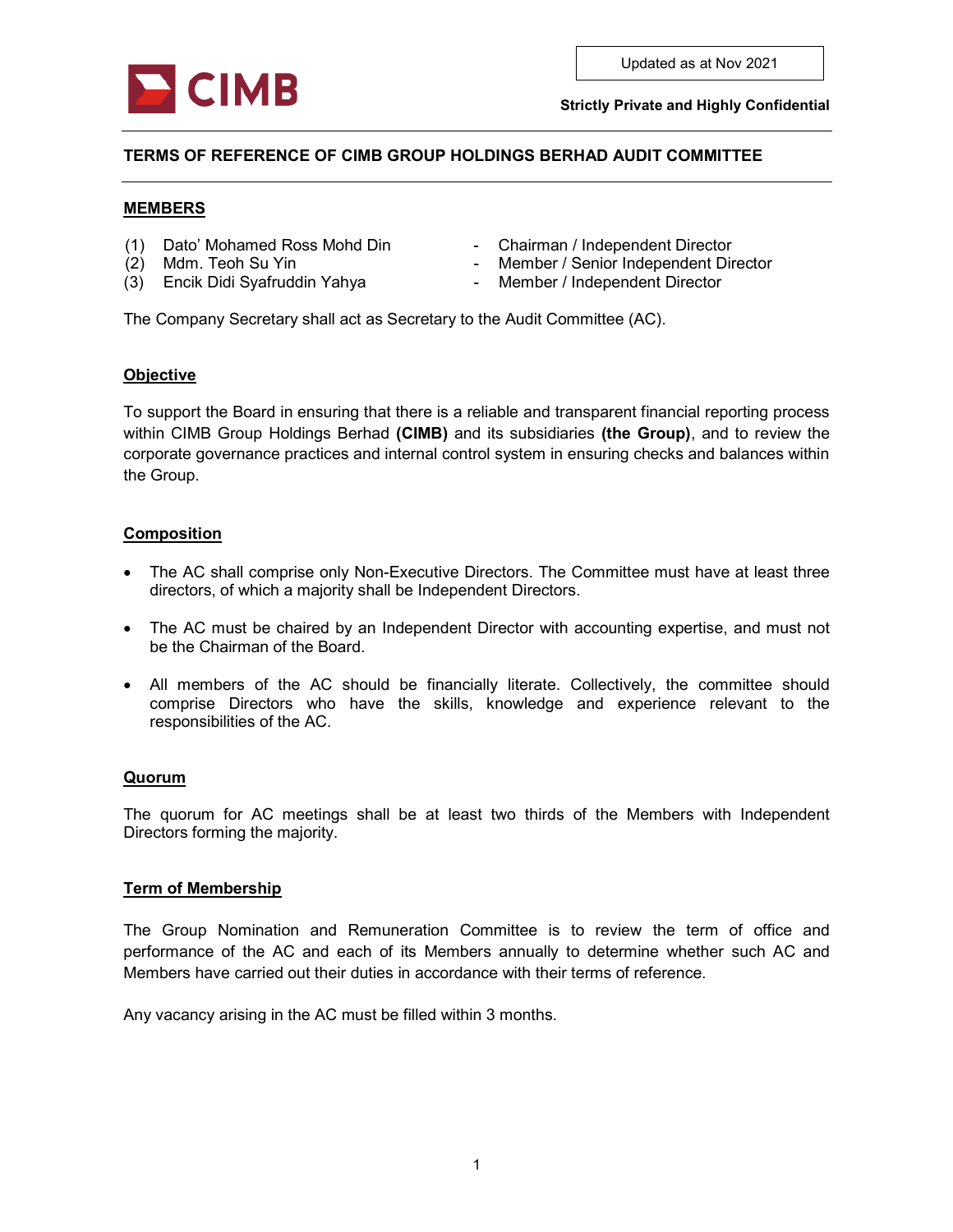

# TERMS OF REFERENCE OF CIMB GROUP HOLDINGS BERHAD AUDIT COMMITTEE

#### **Meetings**

- The AC should hold regular meetings, at least once every quarter and should report regularly to the Board.
- The Chairman of the AC shall call a meeting of the AC if requested to do so by any AC Member, the management or the internal or external auditors.
- While the AC may invite any person to be in attendance to assist it in its deliberations, the AC should ensure that the Committee meets exclusively when necessary.
- To obtain external professional advice and to invite outsiders with relevant experience to be present where necessary.
- At least twice a year, the AC shall meet with the external auditors without the presence of Management.
- The Company Secretary or in his/her absence, another employee of the Group authorised by the AC Chairman shall act as Secretary of the AC.

### Authority

The AC is a Board delegated committee. The AC in discharging its duties, has explicit authority to investigate any matter within its terms of reference. It has full access to and co-operation from Management and full discretion to invite any Director or executive officer to attend its meetings. The AC shall have the necessary resources made available to it by the Group to enable it to discharge its functions effectively. The AC has full and unrestricted access to information and is able to obtain independent professional advice if necessary, with any expenses related thereto to be borne by the Group.

#### Roles and Responsibilities

To review the effectiveness of internal controls, risk management processes and governance within the Group, taking into account the requirements in the Malaysian Code of Corporate Governance, Bank Negara Malaysia (BNM) Guidelines, Listing Requirements of Bursa Malaysia Securities Bhd (BMSB), and other relevant guidelines issued by regulators.

The duties of the AC should include the following:

- 1. To oversee the Internal Audit function, in particular :
	- (a) To ensure the internal audit function is well placed to undertake review or investigation on behalf of the AC, and be placed under the direct authority and supervision of the AC.
	- (b) To review and approve the audit scope, procedures frequency and the annual internal audit plan.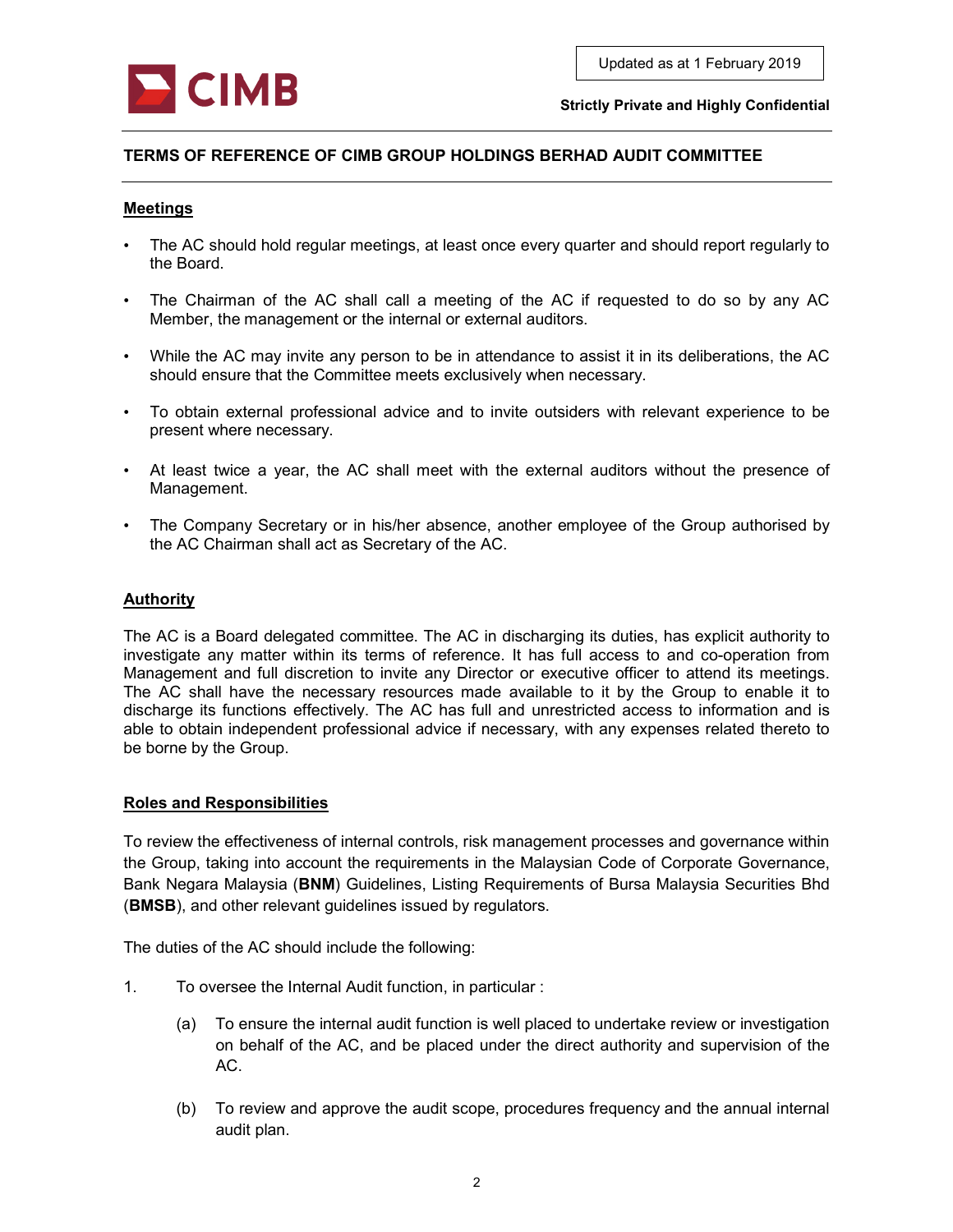

## TERMS OF REFERENCE OF CIMB GROUP HOLDINGS BERHAD AUDIT COMMITTEE

- (c) To oversee the effectiveness of the Internal Audit functions, staff competency requirements and adequacy of audit resources, and that internal audit has the necessary authority to carry out its work
- (d) To review key audit reports and ensure that senior management is taking necessary corrective actions in a timely manner to address control weaknesses, non-compliance with laws, regulatory requirements, policies and other problems identified by the internal audit and other control functions.
- (e) To note significant disagreements between the Group Chief Internal Auditor and the rest of the senior management team, irrespective of whether these have been resolved, in order to identify any impact the disagreements may have on the audit process or findings.
- (f) To ensure compliance with relevant guidelines on internal audit issued by BNM, BMSB and Securities Commission, and that the reports of internal auditors should not be subject to clearance by Management.
- (g) To establish a mechanism to assess the performance and effectiveness of the internal audit function.
- (h) To evaluate the performance and decide on the remuneration package of the Group Chief Internal Auditor.
- (i) To approve the appointment, transfer and dismissal of Group Chief Internal Auditor and to be informed of the resignation of any Department Head in GIAD and to provide the resigning staff member an opportunity to submit his/her reasons for resigning.
- 2. To foster a quality audit of the Group by exercising oversight over the external auditor, in accordance with the expectations set out in the policy document on External Auditor:
	- (a) To make recommendations to the Board on the appointment, removal and remuneration of the external auditor.
	- (b) To discuss and review with the external auditor before the audit commences, the nature and scope of the audit and ensure co-ordination where more than one audit firm is involved.
	- (c) To assess objectivity, performance and independence of external auditors (e.g. by reviewing and assessing the various relationships between the external auditors and the Group or any other entity).
	- (d) To approve the provision of non-audit services by the external auditors to the Group (except for the foreign banking subsidiaries for which approvals are sought from the respective Audit Committees), and to monitor and assess whether such non-audit services would impair their independence.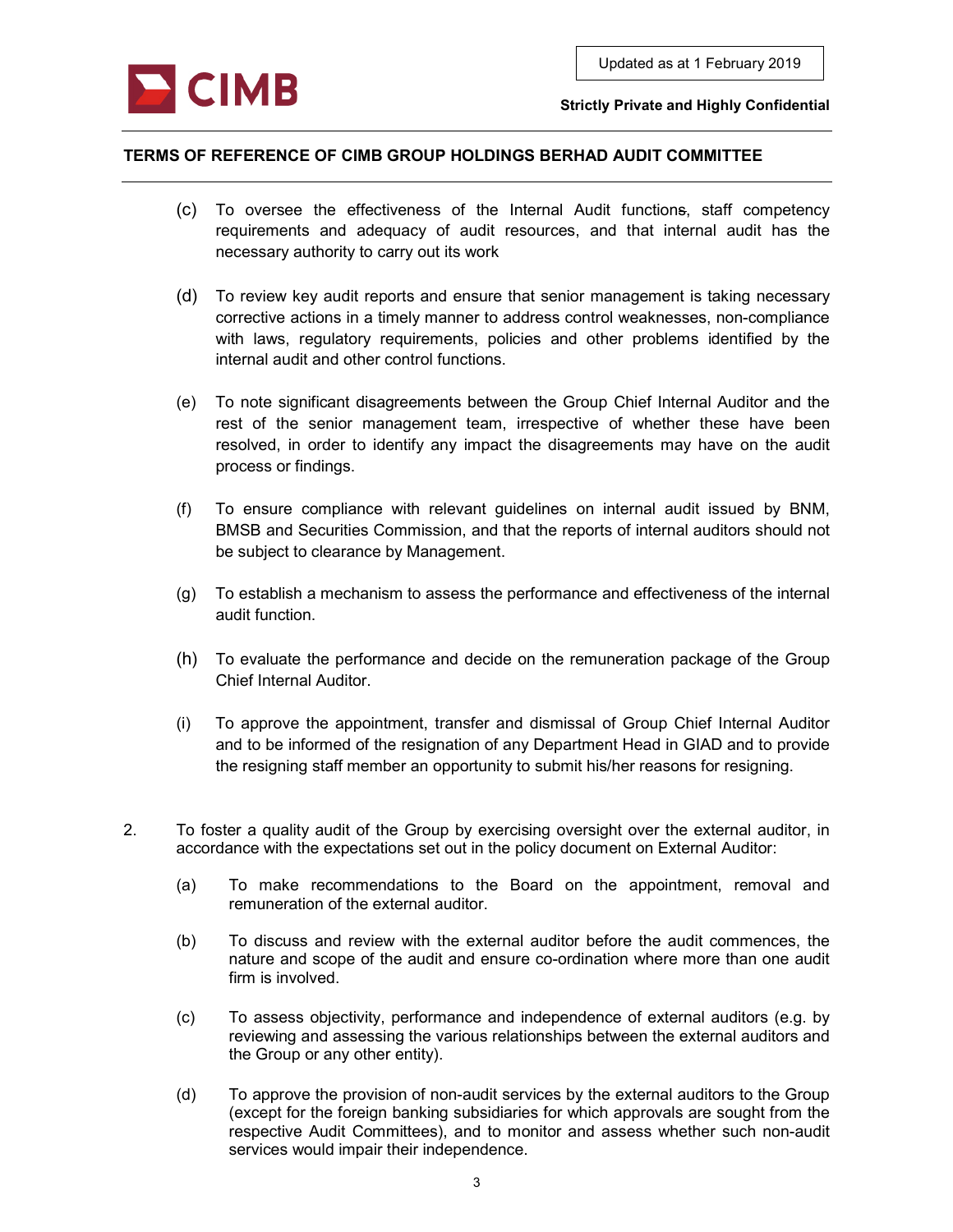

## TERMS OF REFERENCE OF CIMB GROUP HOLDINGS BERHAD AUDIT COMMITTEE

- (e) To ensure that there are proper checks and balances in place so that the provision of non-audit services does not interfere with the exercise of independent judgment of the auditors.
- (f) To ensure that the financial statements are prepared in a timely and accurate manner with emphasis on, among others, significant matters highlighted in the financial statements and significant judgment made by Management that include the adequacy of allowances against contingencies and impaired assets.
- (g) To maintain regular, timely, open and honest communication with the external auditor, and requiring the external auditor to report to the AC on significant matters (in the absence of management where necessary).
- (h) To review the external auditor's Internal Control Report and ensure that senior management is taking necessary corrective actions in a timely manner to address external audit findings and recommendations.
- (i) To monitor and assess the effectiveness of the external auditor, including meeting with the external auditor at least twice a year without the presence of the management or Executive Directors to discuss any key concerns and obtain feedbacks.
- 3. To review the findings of major investigations, routine audit findings, internal controls and compliance issues reported by the internal, external and regulatory auditors, and to ascertain that appropriate and prompt remedial actions are taken by Management.
- 4. To engage on a continuous basis with senior management in order to be kept informed of matters affecting the Group.
- 5. To convene meetings with internal auditors, external auditors or both whenever deemed necessary.
- 6. To review the semi-annual and annual financial statements for submission to the Board of Directors of the Company and the respective Malaysian financial institutions within CIMB and ensure prompt publication of annual financial statements.
- 7. To review the financial results and year-end financial statements of the Group, prior to the approval by the Board of Directors, focusing particularly on:
	- changes in or implementation of major accounting policy changes;
	- significant matters highlighted including financial reporting issues, significant judgments made by management, significant and unusual events or transactions, and how these matters are addressed;
	- compliance with accounting standards, and applicable financial reporting standards, and other legal or regulatory requirements; and
	- the going concern assumption.